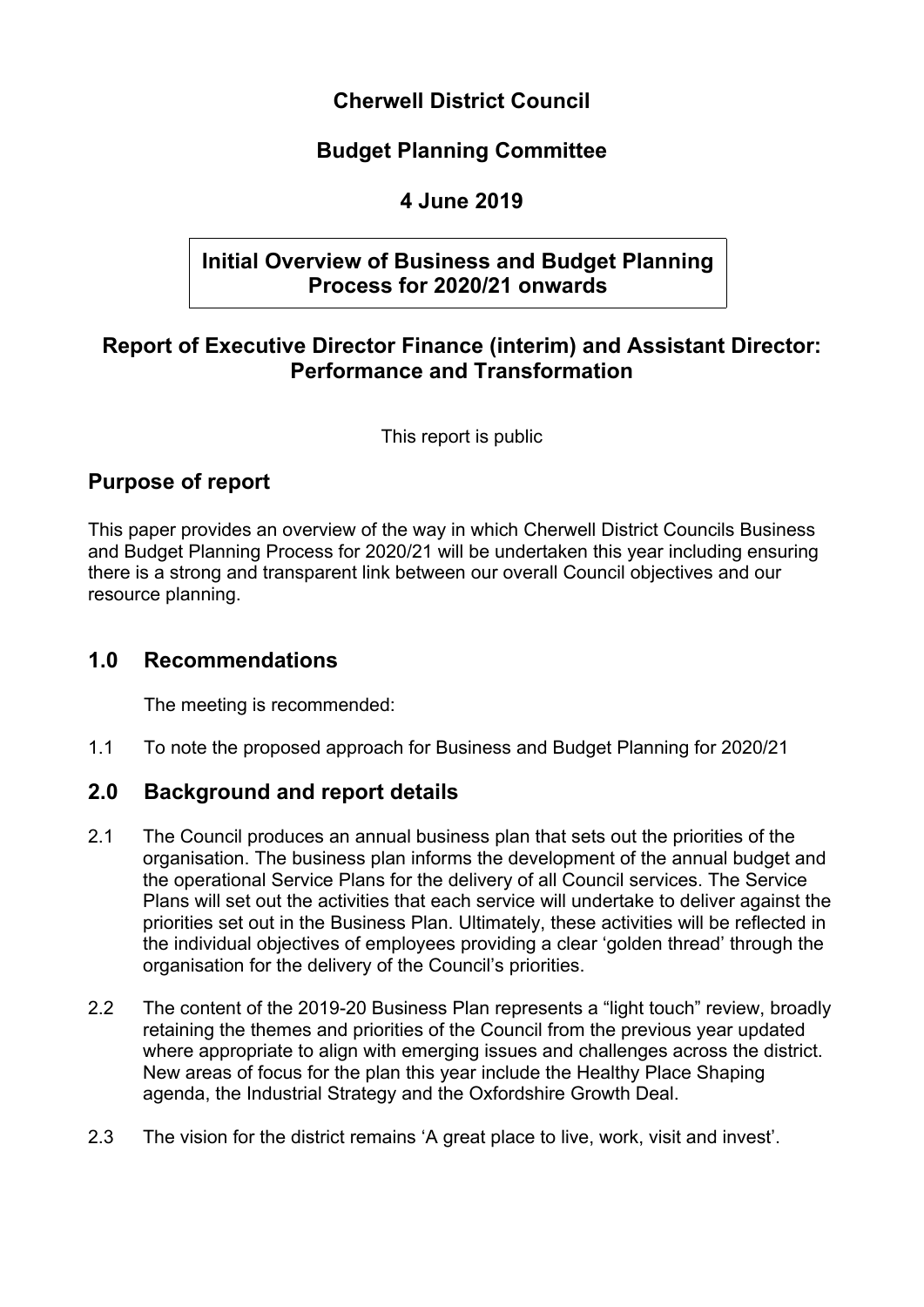- 2.4 The three strategic priorities are:
	- Clean, Green and Safe;
	- Thriving Communities and Wellbeing;
	- District of Opportunity and Growth.
- 2.5 The Business Plan is underpinned and enabled through an Organisational Plan, illustrated as three pillars, representing the basis upon which we continue to develop our organisation:
	- Operational Excellence;
	- Customer Focus;
	- Best Council to work for.



### **The Challenge**

- 2.6 For 2020-21 the Council faces a significant budget deficit of approximately £3million in its revenue budget which must be addressed in order to set a balanced budget. The Council must also review its corporate priorities, which have remained fairly static over the past 10 years to enable the Council to prioritise and de-prioritise where necessary. This is the identified gap in our current MTFS agreed by full Council in February 2019 and is subject to change dependant on national funding changes due to be announced later in the year.
- 2.7 In 2019-20 we need to:
- Set out our vision, mission statement and values as an organisation what is our identity as a stand-alone organisation?
- Review our priorities and ensure they are aligned to the priorities of our Members and Residents and are funded accordingly;
- Conduct a thorough analysis of our budgets to enable informed decisions to be taken regarding the 2020-21 budget;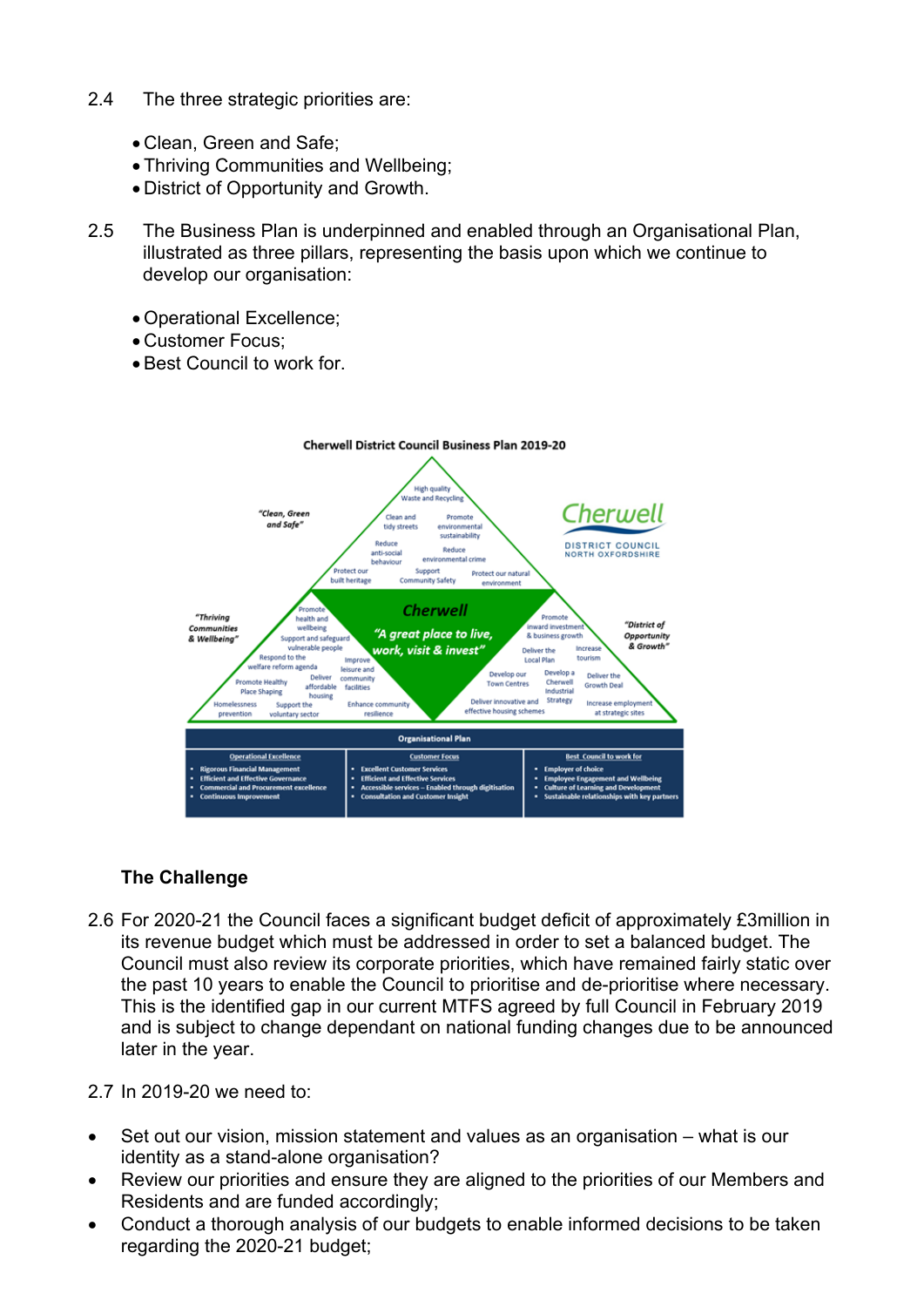Identify savings, efficiencies and increase income where possible to meet the budget challenge.

#### **Business Plan – Strengths, Challenges and Opportunities**

- 2.8 The current business plan on a page has been well received by Members and staff across the organisation. It provides a simple, accessible and engaging format where the Council's priorities are clearly set out.
- 2.9 However, the current priorities have remained fairly static for the past 10 years and there is a need to undertake a thorough review of what our priorities should be. This exercise also provides an opportunity for Cherwell to establish its identity as a stand-alone organisation following the end of the joint working arrangements with South Northamptonshire through a clear vision, mission statement and a set of values.
- 2.10 There is at present a limited relationship between the Council's priorities and the budget. This process presents an opportunity to align resources to support the Council's priorities and would also support the difficult conversations required around de-prioritisation given the budget and capacity challenges the organisation faces.

#### **Budget – Strengths, Challenges and Opportunities**

- 2.11 The Council has faced significant budget pressures in recent years and has always delivered a balanced budget, supported by the growth agenda, commercial investments and savings delivered through joint working with South Northamptonshire and other innovations.
- 2.12 However, the estimated budget gap for 2020-21 is significant and must be met in the context of an organisation that is currently in transition with the ending of our joint arrangements with SNC and the opportunities that strategic alignment with OCC could bring.
- 2.13 We are also aware of the "triple-whammy" affect that will hit our funding. For 2020- 21 onwards a review of business rate baselines, our share of national allocations of relative need and a national spending review are all due this year, although timelines from Central Government are yet to be confirmed. All three of these impacts could have an even more detrimental impact on our funding in the short, medium and long-term especially as we have benefitted from the growth of business rates in the District to support our ambitions.
- 2.14 It has been a number of years since the Council undertook a truly fundamental review of its budgets and this presents an opportunity for us to undertake a detailed review of our budgets, income, fees and charges as well as our expenditure with third parties, particularly subsidies and grants to other organisations. Understanding the link between our resources and the outcomes that can be achieved will be imperative for making decisions going forward about resource allocation and prioritisation.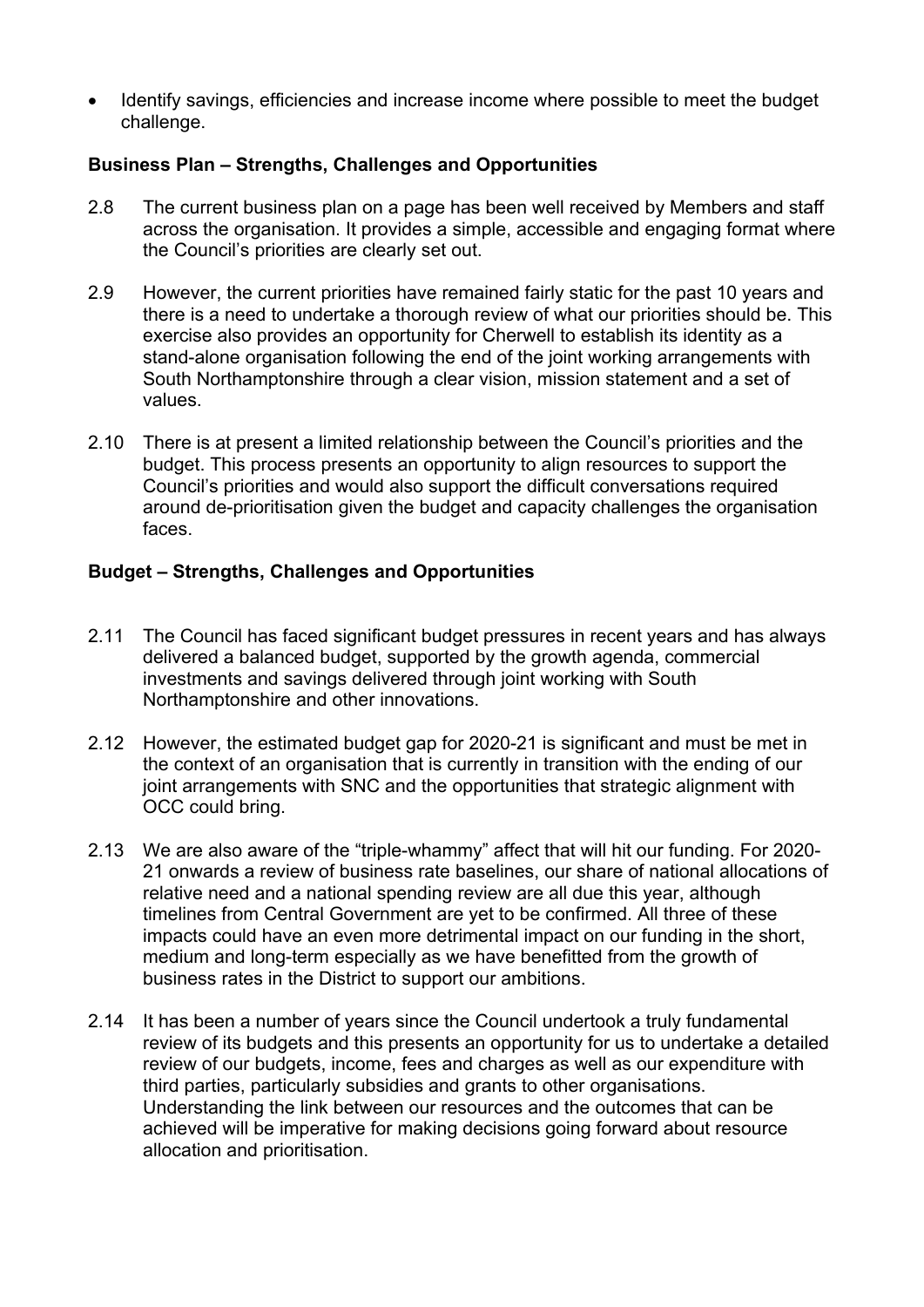### **Key Considerations informing the Business and Budget Planning Process**

- 2.15 It is important to note that there are a number of existing programmes of work, policies and strategies and other considerations that will inform the business and budget planning process, including but not limited to:
	- Oxfordshire Growth Deal;
	- Local Development Plan:
	- Housing Strategy;
	- Cherwell Industrial Strategy;
	- Residents' Satisfaction Survey Results;
	- CDC/SNC Separation;
	- CDC/OCC Partnership;
	- Financial Settlement:
	- Capacity and resource constraints;
	- Local investment (commercial and other) decisions.

## **Proposed approach to Business Planning**

2.16 While there is a need to carry out a thorough process relating to the business plan and priorities, it is recognised that this is resource intensive and the capacity of the organisation is stretched at present. Therefore, a pragmatic approach is proposed as follows:



- 2.17 These sessions would deliver:
	- Draft Vision;
	- Draft Mission Statement;
	- Draft Key Priorities;
	- Draft Key Deliverables;
	- Budget Prioritisation Principles.
- 2.18 These would be used to shape the remainder of the budget planning activities set out in the next section and Appendix 1 and could be refined throughout the year, particularly when the 2019 Residents' Satisfaction Survey results are available or through the formal democratic process

### **Proposed approach to Budget Planning**

- 2.19 The proposed approach to budget planning this year will be resource intensive for all service areas but is required in order to meet the financial challenge for 2020-21.
- 2.20 The approach will include:
	- Refresh of the MTFS;
	- Detailed review of service budgets both in-year and future impacts;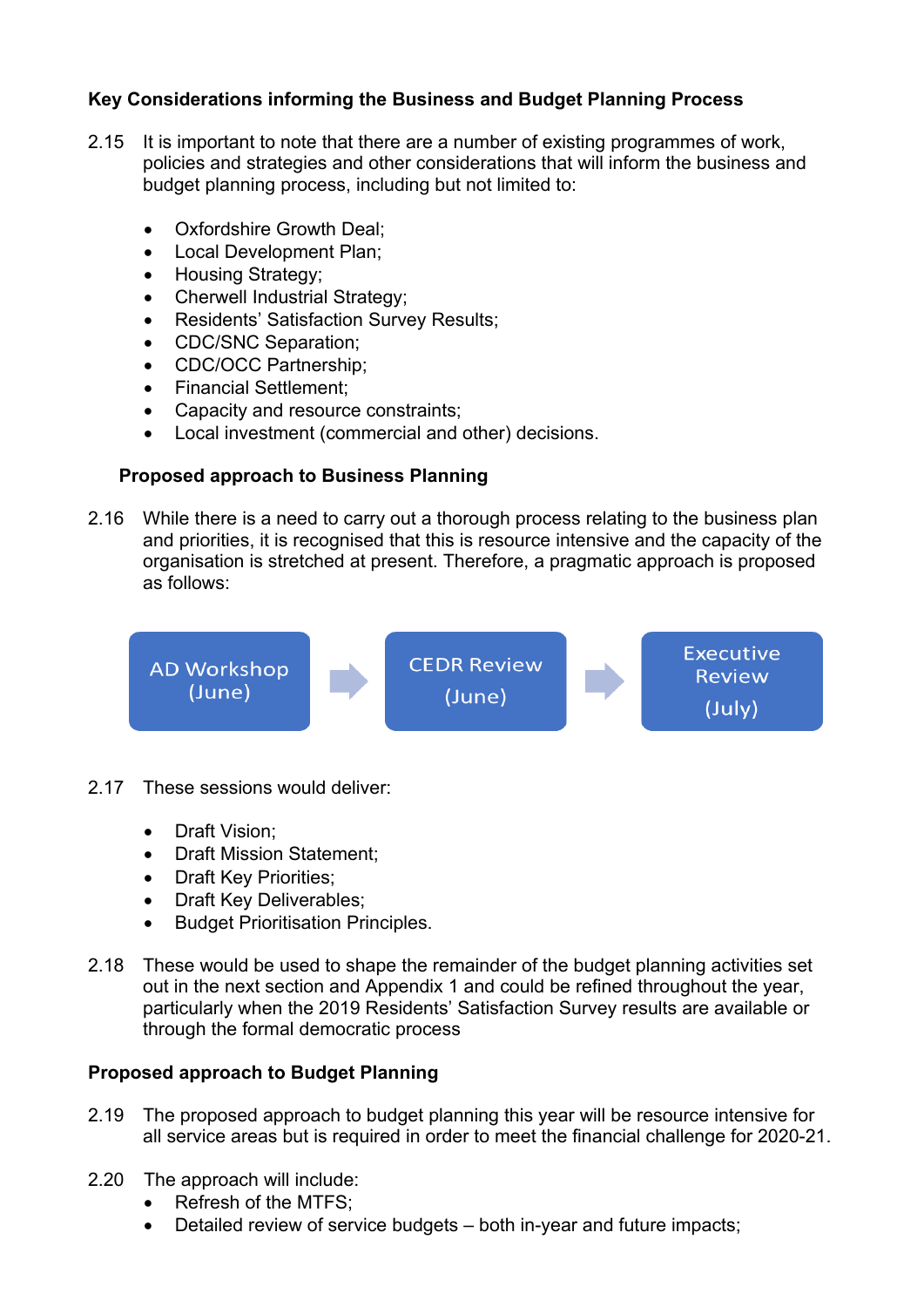- Detailed review of fees and charges and other income sources as well as management of our debt;
- Detailed review of external funding sources;
- Detailed review of subsidies, grants and third party expenditure;
- Options development, analysis and challenge process;
- More rigorous challenge and Member input.

#### **Resources**

2.21 This piece of work is essential to ensure the Council can continue to deliver on its priorities and to meet the needs of residents and businesses moving forward. It will be resource intensive and while the core project team will be drawn from the Finance and Performance teams, each service, Assistant Director and Director will be required to input into this process and make the required resources available.

# **3.0 Conclusion and Reasons for Recommendations**

- 3.1 This is an essential piece of work for the Council to undertake and it will be resource intensive.
- 3.2 We need to do this properly to ensure:
	- Meet the budget challenge for 2020-21;
	- Ensure our priorities reflect those of our Members, residents and businesses;
	- **Ensure our priorities are resourced properly;**
	- Enable us to de-prioritise where appropriate;
	- Ensure the Council can continue to deliver high quality services and meet the needs of residents, businesses and communities.

# **4.0 Alternative Options and Reasons for Rejection**

4.1 The report is for noting so there are no alternative options required.

### **5.0 Implications**

#### **Financial and Resource Implications**

5.1 There are no financial implications directly arising from this report.

Comments checked by: Kelly Watson, Assistant Director Finance and Procurement 0300 003 0206, [Kelly.watson@cherwellandsouthnorthants.gov.uk](mailto:Kelly.watson@cherwellandsouthnorthants.gov.uk)

#### **Legal Implications**

There are no legal implications directly arising from this report

Comments checked by: Richard Hawtin, Team Leader – Non-contentious, Tel: 01295 221695, Email: [richard.hawtin@cherwell-dc.gov.uk](mailto:richard.hawtin@cherwell-dc.gov.uk)